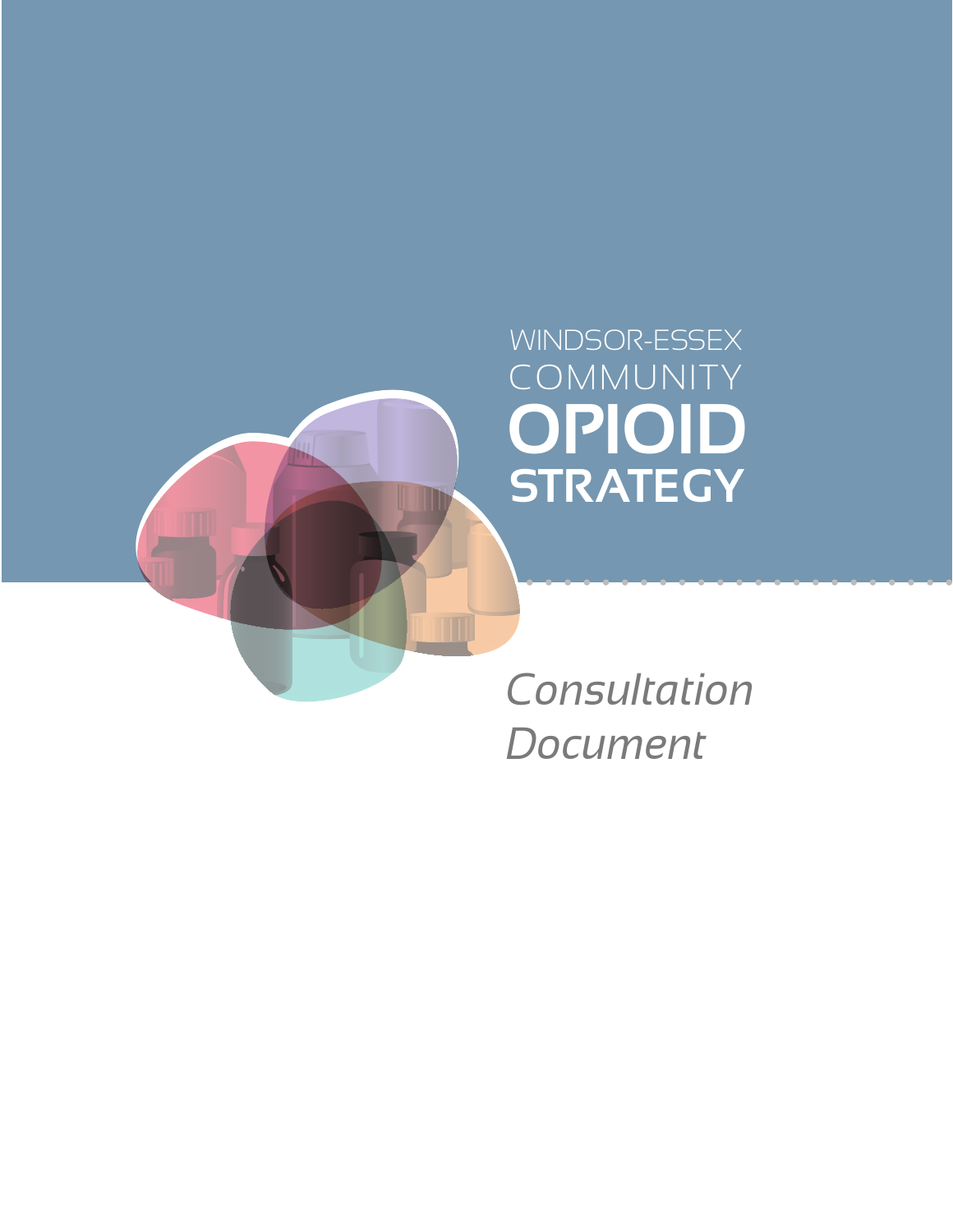## *Consultation Document*

# WINDSOR-ESSEX COMMUNITY **OPIOID STRATEGY**

### **INTRODUCTION**

Increasing rates of opioid overdose across Canada have prompted action at all levels of government. In addition to the broad increases in opioid-related emergency department (ED) visits, hospitalizations, and deaths noted at the provincial level (Ontario Agency for Health Protection and Promotion, 2017), a recent report has demonstrated a disproportionately large impact of the opioid burden in Windsor and Essex County (Windsor-Essex County Health Unit, 2017). With increased funding allotted to local public health units to address this issue, an opportunity exists to address opioid overdose in Windsor and Essex County with strategies driven by community need and a collaborative approach to opioid overdose prevention.

The Windsor-Essex Community Opioid Strategy (WECOS) seeks to address the increases in opioid related harms through a set of best practice strategies tailored through community feedback. Recognizing that no single activity or action can adequately address an issue as complex as substance abuse, a four pillar approach has been adopted in similar sized Ontario municipalities and as such will be the structural model on which the WECOS is based. The four pillar model consists of the following broad categories of strategies which will be used as the basis for a comprehensive community approach: Prevention and Education, Harm Reduction, Treatment and Recovery, and Enforcement and Justice. Using this model as well as provincial and national best practices (Toronto Public Health, 2017; Waterloo Region Crime Prevention Council, 2011), and a local environmental scan of existing service providers, a set of eight broad interventions have been proposed. Each strategy and category proposed will become the workplan for the WECOS-LC and related work groups and sub-committees. This purpose of this consultation document is to seek community input on the proposed strategies for Windsor and Essex County with the intention of generating discussion and feedback to inform the WECOS-LC and address the disproportionately high rates of opioid misuse and overdose in Windsor and Essex County. This document will serve as the conversation point for two community forums, one in Windsor and one in Leamington. In addition a community survey will be launched to ensure broad community feedback and input into the strategies and direction for Windsor and Essex County in tackling and preventing opioid misuse.

- 
-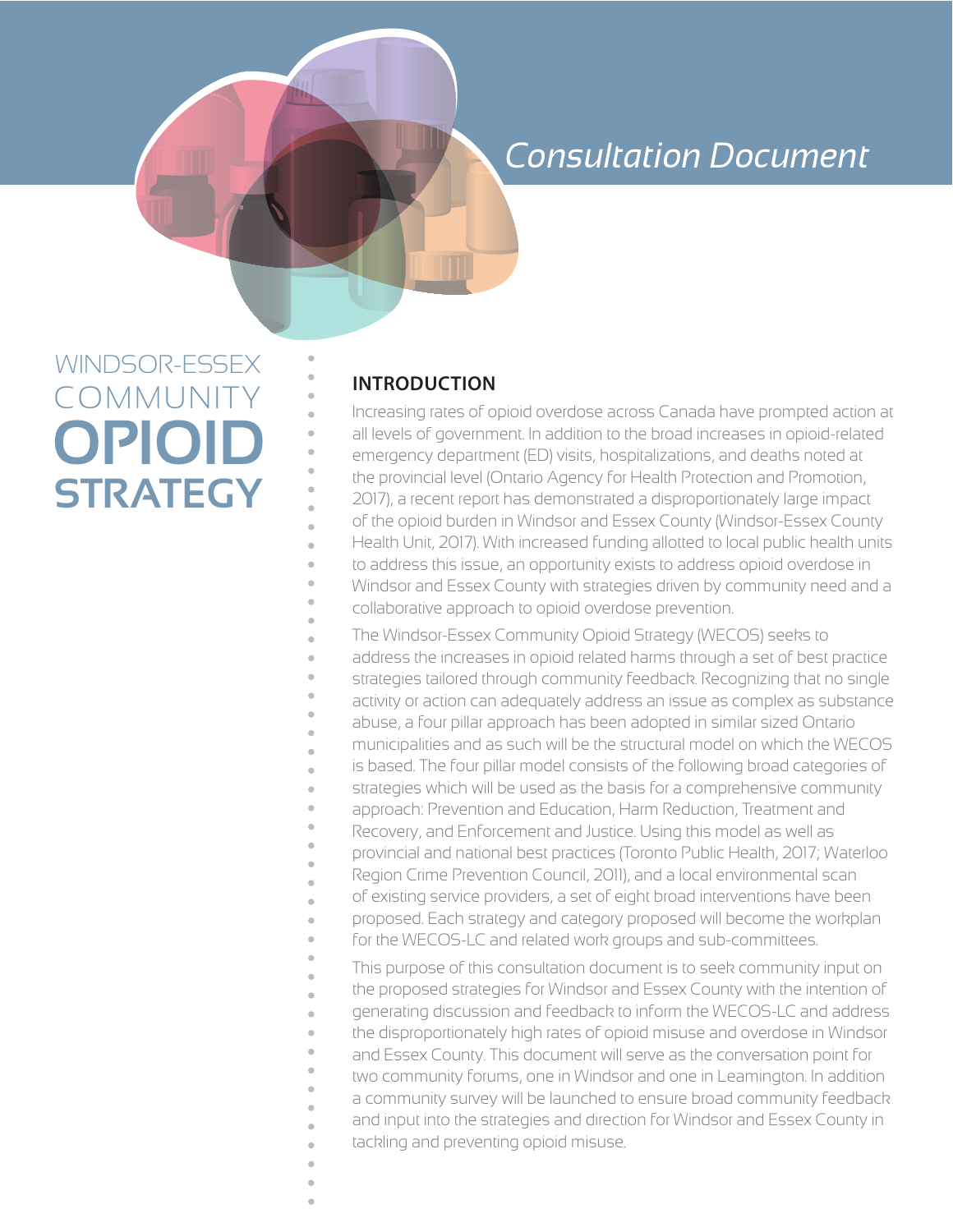## **PILLAR ONE PREVENTION AND EDUCATION**

Prevention and Education refers to interventions that seek to prevent or delay substance use, and which address root causes of problems (Waterloo Region Crime Prevention Council, 2011). These interventions may involve promoting healthy families, mentoring programs, school and community education, and a number of other approaches to enhance the knowledge and skills of the community related to substance use.

### **1. ENHANCE SURVEILLANCE ACTIVITIES AND USE OF OVERDOSE DATA ACROSS SECTORS.**

Collecting and analyzing health-related data is essential in planning, implementing, and evaluating public health programs and interventions. Until recently there has been a lack of accurate data about how many people have overdosed due to opioids in Ontario, and difficulty in the tracking the number of deaths caused by opioid use. The lack of this type of data at the local level has impacted the ability for a timely and comprehensive response. Through the sharing of data across service providers in Windsor and Essex County, a comprehensive and timely understanding of the issue could be achieved, timely local reports could be generated, and an early warning system could be created to alert the community of contaminants found in illicit drugs.

- Improve data sharing between law enforcement, public health, and other community stakeholders to improve response plans and early warning to reduce harms through data sharing agreements.
- Develop "real-time" overdose surveillance/monitoring system for Windsor and Essex County to provide consistency and clear messaging/alerts about toxins or contaminants found in illicit drugs.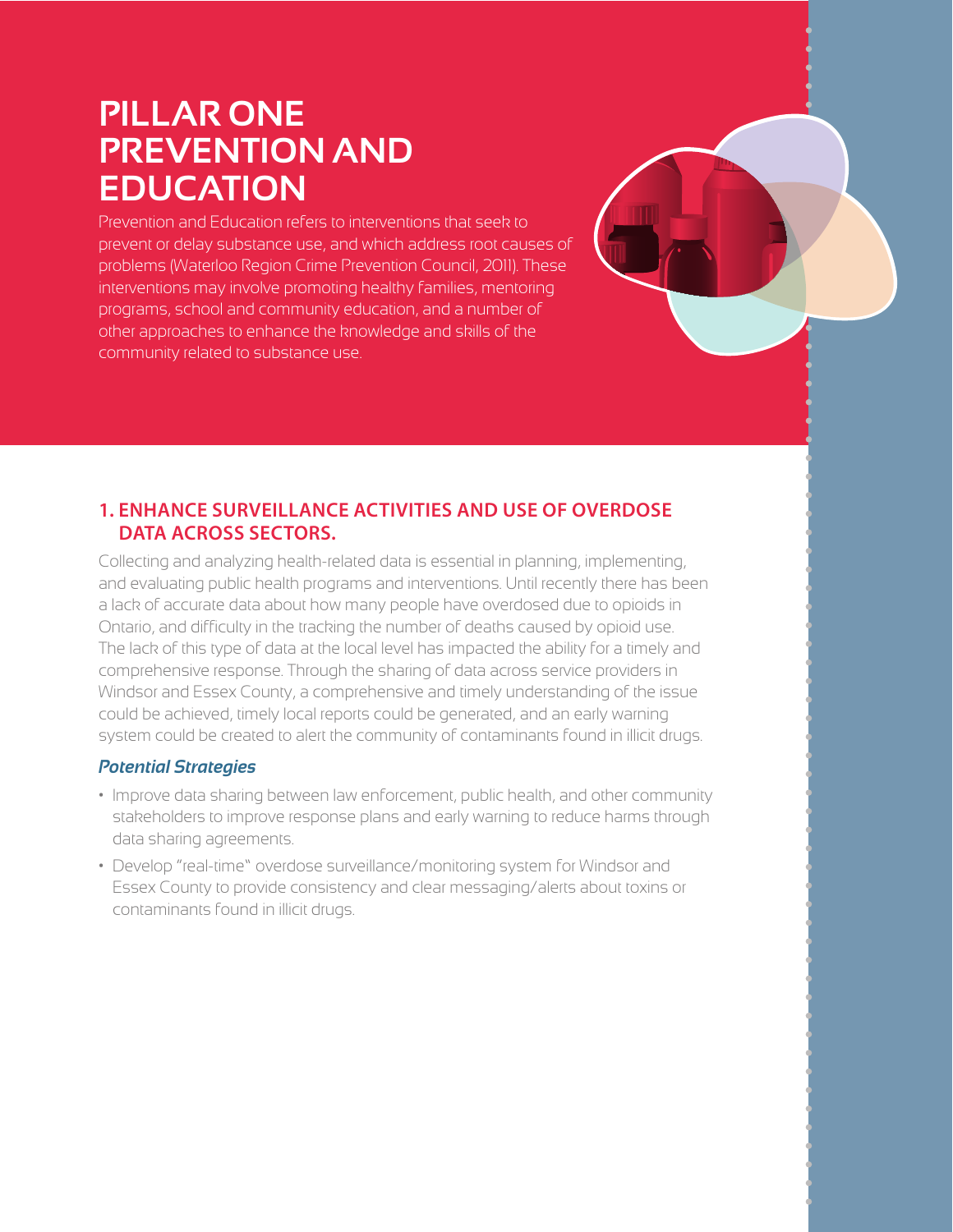### **2. INCREASE PUBLIC AWARENESS ABOUT OPIOID MISUSE, DIVERSION, AND OVERDOSE PREVENTION THROUGH PUBLIC AWARENESS CAMPAIGNS.**

Among the best approaches to addressing opioid use is to intervene before it occurs (Hahn, 2011). Education and prevention activities should be implemented to increase awareness of opioid use and associated dangers. Increased awareness about the potential risks associated with prescription and illicit opioids will provide Windsor and Essex County residents with a clear understanding of the importance of proper use, storage, and disposal of prescription opioids, as well as the risks associated with possibly contaminated illicit opioids (e.g., bootleg fentanyl). Community campaigns and promotional messaging can be an effective tool when it comes from multiple partners and from multiple sources such as radio, television, billboards, and social media.

#### *Potential Strategies*

- Target high risk populations, youth/parents, and people who use opioids with a mass media campaign to enhance public identification of opioid misuse, diversion, and overdose as a community issue
- Create a shared communication plan across all service providers to build capacity of organizations to reach their target populations.

#### **3. INCREASE PROVIDER AND PATIENT EDUCATION ON OPIOID USE AND MANAGING CHRONIC PAIN.**

A multipronged approach to address problems related to opioid use and overdose through education and prevention must also include educating patients and health care providers about opioid use and chronic pain management. Increased education for health care providers about safe prescribing practices has been identified as a key strategy in *Ontario's Strategy to Prevent Opioid Addiction and Overdose* (Ministry of Health and Long-Term Care, 2017). Although there is evidence to suggest that recent prescribing patterns may be improving such as dispensing smaller quantities of opioids, there still may be opportunities for education. Patients that need to take opioids for treating pain must also be provided with clear information about risks tied to impaired driving, dependence, addiction, and co-use with depressants (Centre for Addiction and Mental Health, 2016).

- Provide continuing medical education sessions on pain management, appropriate prescribing, and diversion control, as well as continuing education for pharmacists on diversion and forgery.
- Provide additional information to patients prescribed opioids to ensure they are aware of the associated risks and access to naloxone to reverse accidental overdose.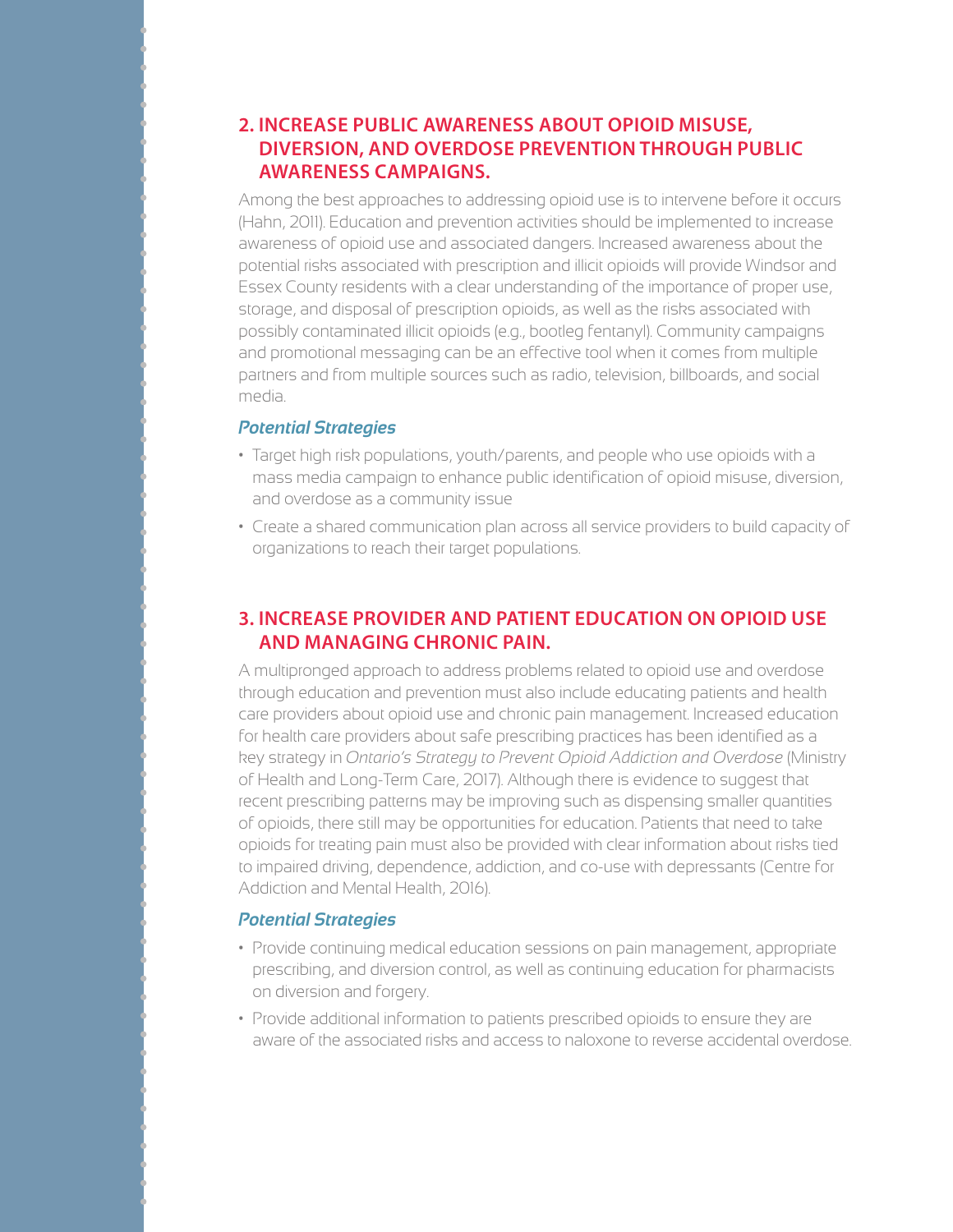## **PILLAR TWO HARM REDUCTION**

Harm Reduction refers to interventions that seek to reduce the harms associated with substance use (Waterloo Region Crime Prevention Council, 2011). These interventions aim to reduce the spread of communicable diseases, prevent overdose deaths, increase contact with healthcare providers, and reduce consumption of illicit substances in unsafe settings.

### **4. INCREASE ACCESS TO NALOXONE THROUGH CHANGES IN PRACTICE AND POLICY.**

Harm reduction strategies are designed to reduce negative health impacts and other outcomes of opioid misuse and overdose, including death. Naloxone, or Narcan®, is an antidote to opioid overdose. It reverses the effects of opioids by displacing opioids from their receptors, temporarily preventing the opioids from having an effect (Webber, 2016). Naloxone distribution programs have recently been extended to a variety of clinical settings, first responders, and other agencies in some communities (Orkin, et al., 2015). In Ontario, the *Ontario Naloxone Program* has been implemented in Windsor and Essex County since 2014 and has recently been expanded to allow for free naloxone access through pharmacies and other community service organizations.

#### *Potential Strategies*

- Provide access to naloxone for medical and non-medical staff working in community settings where overdoses occur (e.g. shelters), and provide support for the development of organizational overdose policies and protocols.
- Broaden distribution and ability to use naloxone by first responders (firefighters, police, and paramedics) including the related legal and policy barriers.
- Develop "take home naloxone" program sites for at-risk groups and the general public.
	- In community health centres and community-based agencies.
	- In acute care settings including emergency departments.
	- In substance use withdrawal management and treatment facilities (including Opioid Substitution Treatment clinics).

### **5. IMPROVE OVERDOSE PREVENTION EDUCATION, TRAINING, AND SERVICES.**

Best practice guidelines for these harm reduction approaches include training people who use opioids (and their friends and families) on how to avoid overdosing and how to act if they see another person overdosing. Education involves knowing the signs of an overdose, when to call 911, and how to administer naloxone. Existing evidence shows that overdose education and the distribution of naloxone improves people's willingness to intervene in an overdose, reduces mortality and is cost-effective (Strike, et al., 2013).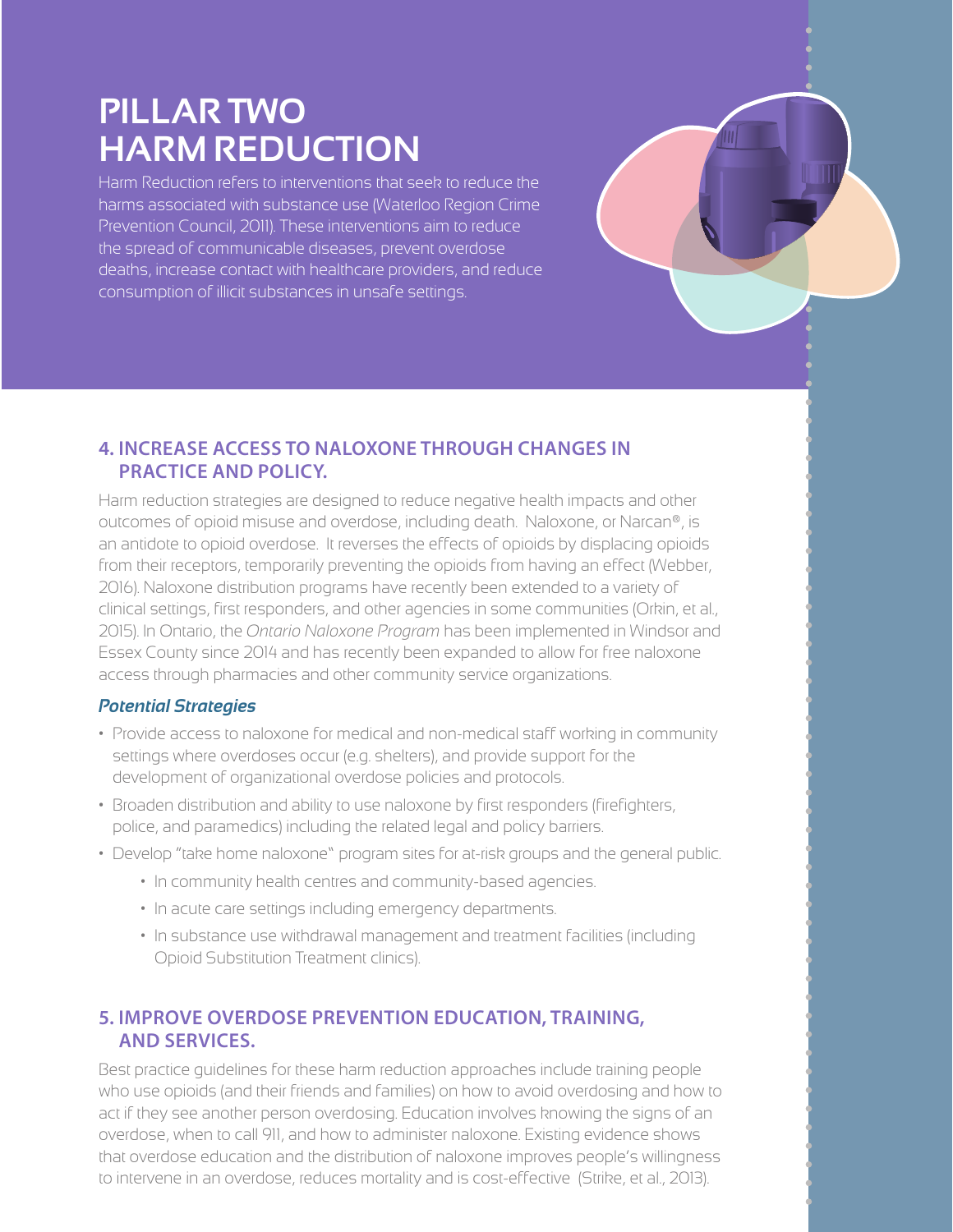#### *Potential Strategies*

- Educate broader community and target staff in community settings on strategies to prevent, recognize, and respond to overdose.
- Develop and target messages to priority populations by implementing promotional campaigns in areas with high visibility (e.g., bus shelters) or areas where people are likely to use drugs (e.g., public washrooms).

### **6. DEVELOP A LOCAL EVIDENCE-BASED HARM REDUCTION FRAMEWORK, INCLUDING INCREASED ACCESS TO HARM REDUCTION SERVICES AND SUPPLIES.**

The pillar of harm reduction has been restored to the Canadian Drugs and Substances Strategy (Health Canada, 2016), which allows problematic drug use to be primarily recognized as a health issue rather than criminal matter. Yet, there remains work to be done to inform the public and society as whole of the key issues and benefits related to harm reduction approaches. A public education campaign could aim to remove the stigma associated with addiction, and with harm reduction approaches. Addiction needs to be seen as a disease, and a complex social problem. Therefore, it is important when creating campaigns to educate the general public, healthcare professionals, community organizations, and law enforcement about addiction, to provide information on the causal factors and the social determinants that impact opioid use and overdose. The Needle Syringe Program is currently implemented in Windsor and Essex County through a partnership between the Aids Committee of Windsor and the Windsor-Essex County Health Unit. This program provides clean needles and supplies to people who use injectable drugs. The expansion of this program would ensure the equitable distribution of these services across the city and county to additional areas of need. In addition to the needle exchange program, promising practices from Canadian cities like Vancouver and Toronto, have led the Windsor-Essex County Health Unit to begin investigating the feasibility of Safe Injection Sites in Windsor and Essex County. Supervised injection sites (SIS) have been utilized in Canada for some time with the first sanctioned SIS becoming operational in 2003. Recently it has been suggested that the expansion of these programs to new settings would be a practical means to reduce harm and inequities for people who use drugs (Kerr, Mitra, Kennedy, & McNeil, 2017).

- Address stigma through education by promoting a cultural shift toward more positive attitudes related to harm reduction, acknowledging that abstinence is not always possible.
- Develop information resources regarding access to opioid substitution treatment and promote to clients in emergency rooms, community health centres, and physicians' offices.
- Recognize and support the role that people who use drugs have in reaching others at risk of overdose, and support more peer training opportunities.
- Investigate the expansion of the Needle Syringe Program to areas of need.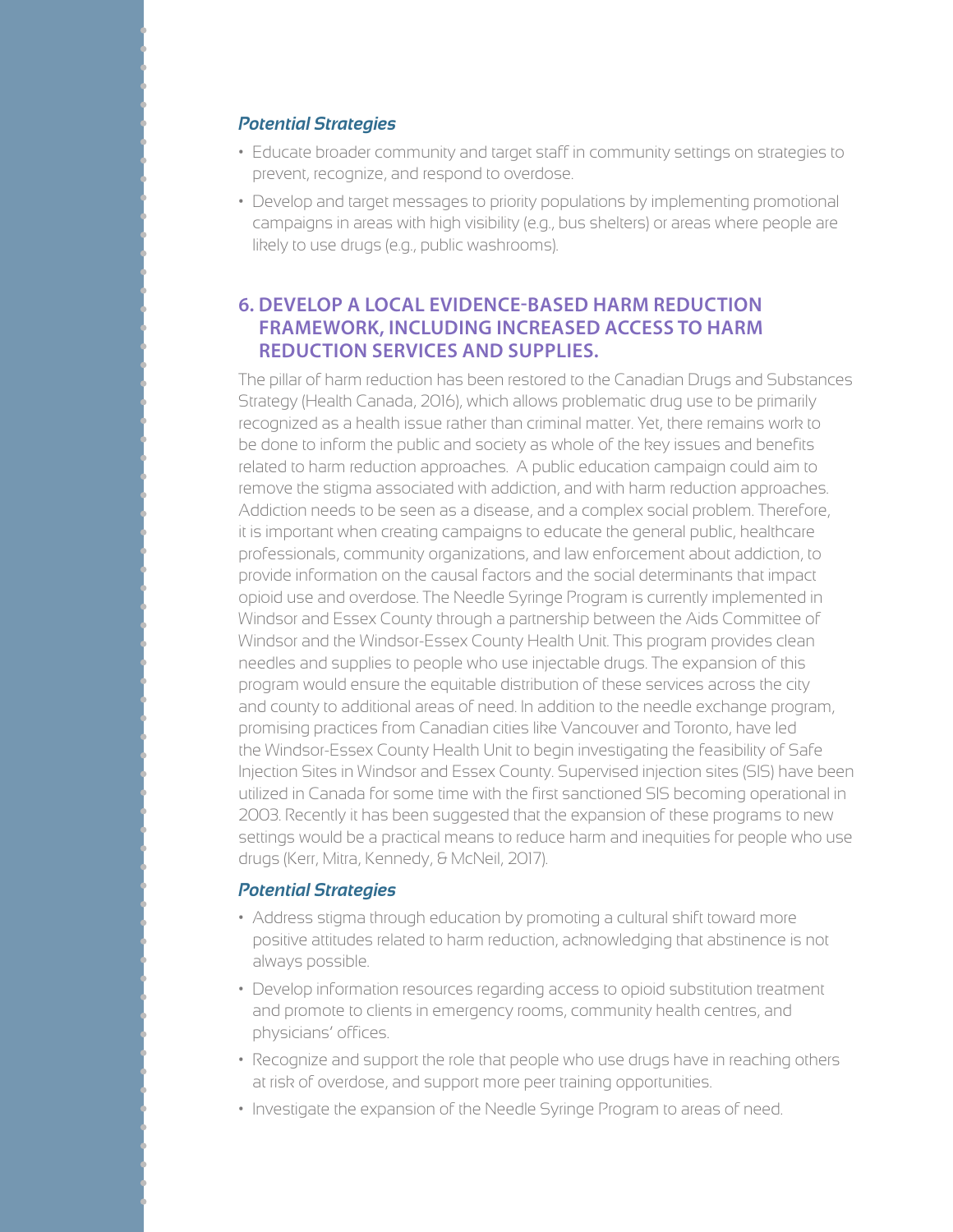## **PILLAR THREE TREATMENT AND RECOVERY**

the physical and emotional well-being of people who use or have

### **7. INCREASE TREATMENT OPTIONS AND ENSURE PEOPLE CAN ACCESS APPROPRIATE SERVICES WHEN THEY NEED THEM.**

Opioid substitution treatments (OST) are prescribed long-acting opioid medications that have been shown to be the most effective treatment available for opioid dependency. Access to OST (e.g., methadone and buprenorphine) should be made widely available, as it can reduce the risk of overdose deaths, the transmission of HIV, and Hepatitus B. Treatment for opioid use disorder should be provided in the community and where primary care is also available (Centre for Addiction and Mental Health, 2016). A medical model for opioid treatment must also be combined with a community based social services model to be effective in meeting the needs of those experiencing opioid dependence issues (e.g., support with finding housing and other social services).

- Work with provincial partners to advocate for increased funding to expand the capacity of the local substance use treatment system to include non-abstinence based programs.
- Work with provincial partners on improving the integration of substance use treatment services with primary and mental health services.
- Increase awareness of treatment services among community and enforcement agencies and understanding of recovery pathways.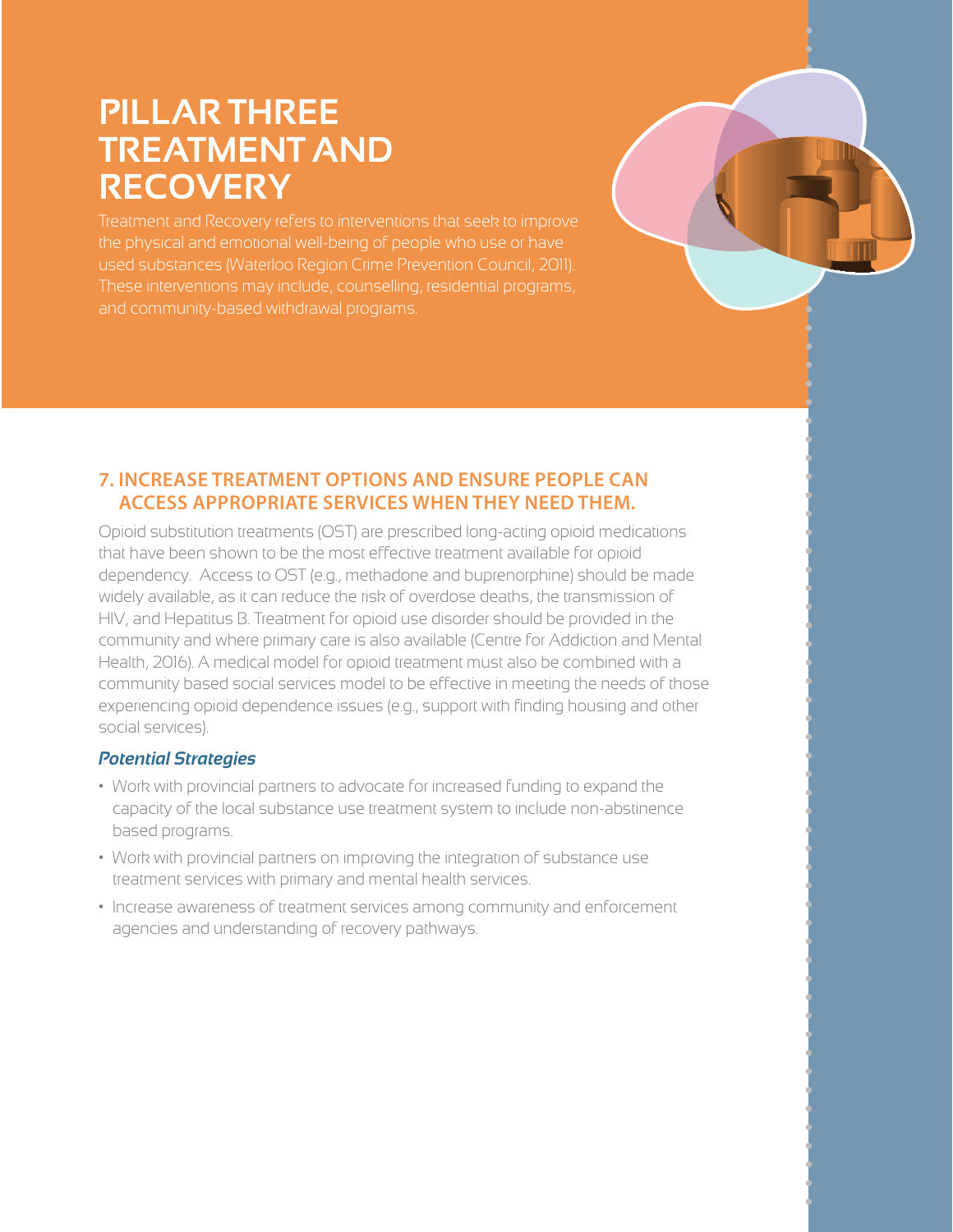## **PILLAR FOUR ENFORCEMENT AND JUSTICE**

Enforcement and Justice refers to interventions that seek to strengthen community safety by responding to crime and community disorder caused by substance use (Waterloo Region Crime Prevention Council, 2011). Given that police interact frequently with people who use drugs, these interventions aim to increase coordination between law enforcement and health services.

### **8. COLLABORATE ACROSS LAW ENFORCEMENT AND FIRST RESPONDER AGENCIES TO DEVELOP A CONSISTENT APPROACH TO ADDRESS OVERDOSE SCENES AND DIVERSION ACTIVITIES.**

Law enforcement agencies are key stakeholder groups that need to be engaged and informed when developing when a community response to the opioid and overdose issues in a community. There has been a shift in recent years in how law enforcement agencies are addressing opioid and other substance abuse in their communities. Traditionally, law enforcement efforts have focused on using enforcement actions like arrests and jail to target drug use and distribution. Now, with a better understanding of the multi-dimensional aspects of addiction, law enforcement and justice sectors are taking a more comprehensive approach, including substance misuse prevention and harm reduction approaches. There is a growing evidence base for the value of building "public safety-public health" partnerships and strategies. Enforcement agencies have the opportunity to play an increasing role in connecting people to drug treatment and recovery services and police officers could be seen as the primary access point within the community for people seeking treatment.

- Work with law enforcement across the region to establish a consistent approach to how police respond to overdose scenes.
- Promote the "Good Samaritan" law to reduce barriers to accessing emergency services.
- Host unused medication take-back events, which could help build community awareness of the risks of the misuse and abuse of prescription pain medication.
- Provide training to pharmacists on how to respond to diversion activities and have better security inspections of pharmacies.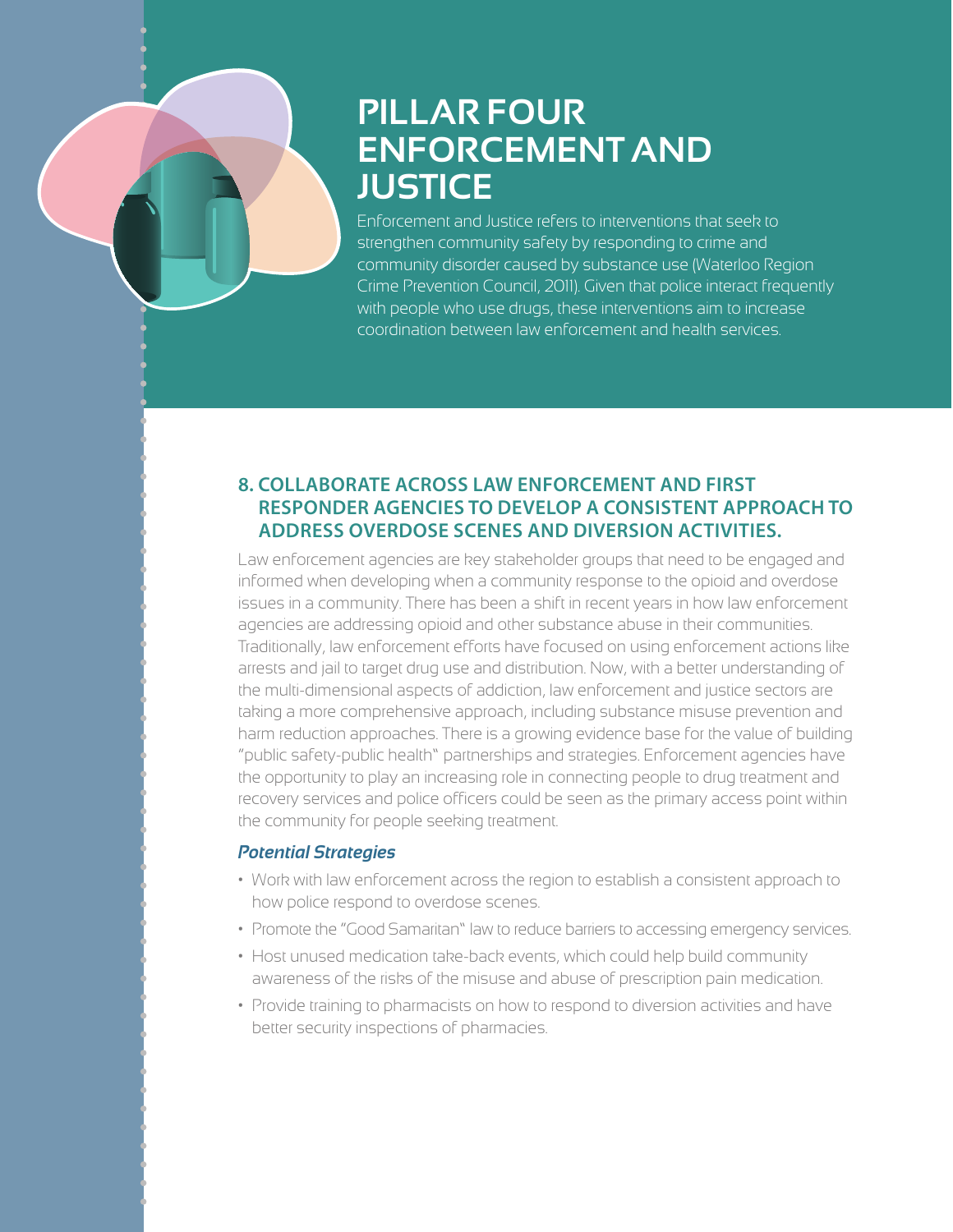#### **REFERENCES**

Centre for Addiction and Mental Health. (2016). *Prescription Opioid Policy Framework.*  Toronto: Centre for Addication and Mental Health.

Hahn, K. L. (2011). Strategies to Prevent Opioid Misuse, Abuse, and Diversion that may also Reduce the Associated Costs. *American Health & Drug Benefits,* 107-114.

Health Canada. (2016, December). *The New Canadian Drugs and Substances Strategy.*  Retrieved from Government of Canada: https://www.canada.ca/en/health-canada/ news/2016/12/new-canadian-drugs-substances-strategy.html

Kerr, T., Mitra, S., Kennedy, M., & McNeil, R. (2017). Supervised Injection Facilities in Canada: Past, Present, and Future. *Harm Reduction Journal.* 

Ministry of Health and Long-Term Care. (2017, October). *Strategy to Prevent Opioid Addiction and Overdose.* Retrieved from Government of Ontario Newsroom: https://news.ontario.ca/ mohltc/en/2016/10/strategy-to-prevent-opioid-addiction-and-overdose.html

Ontario Agency for Health Protection and Promotion. (2017, September 13). *Interactive Opioid Tool.* Retrieved from Opioid-related morbidity and mortality in Ontario: https://www.publichealthontario.ca/en/dataandanalytics/pages/opioid.aspx

Orkin, A. M., Bingham, K., Klaiman, M., Leece, P., Buick, J. E., Kouyoumdijan, F., . . . Hu, H. (2015). An Agenda for Naloxone Distribution Research and Practice: Meeting Report fo the Surviving Overdose with Naloxone (SOON) International Working Group. *Journal of Addiction Research & Therapy.* 

Strike, C., Hopkins, S., Watson, T. M., Gohill, H., Leece, P., Young, S., . . . Zurba, N. (2013). *Best Practice Recommendations for Canadian Harm Reduction Programs that Provide Service to People Who Use Drugs and are at Risk for HIV, HCV, and Other Harms: Part 1.* Toronto, ON: Working Group on Best Practice for Harm Reducation Programs in Canada.

Toronto Public Health. (2017). *Toronto Overdose Action Plan: Prevention & Response.* Toronto.

Waterloo Region Crime Prevention Council. (2011). *Waterloo Region Integrated Drugs Strategy.* Waterloo: Waterloo Region Crime Prevention Council.

Webber, V. (2016). Opioid Use in Canada: *Preventing Overdose with Education Programs and Naloxone Distribution.* Montreal, QC: National Collaborating Centre for Healthy Public Policy.

Windsor-Essex County Health Unit. (2017). *Opioid Misuse* in Windsor-Essex. Windsor, ON.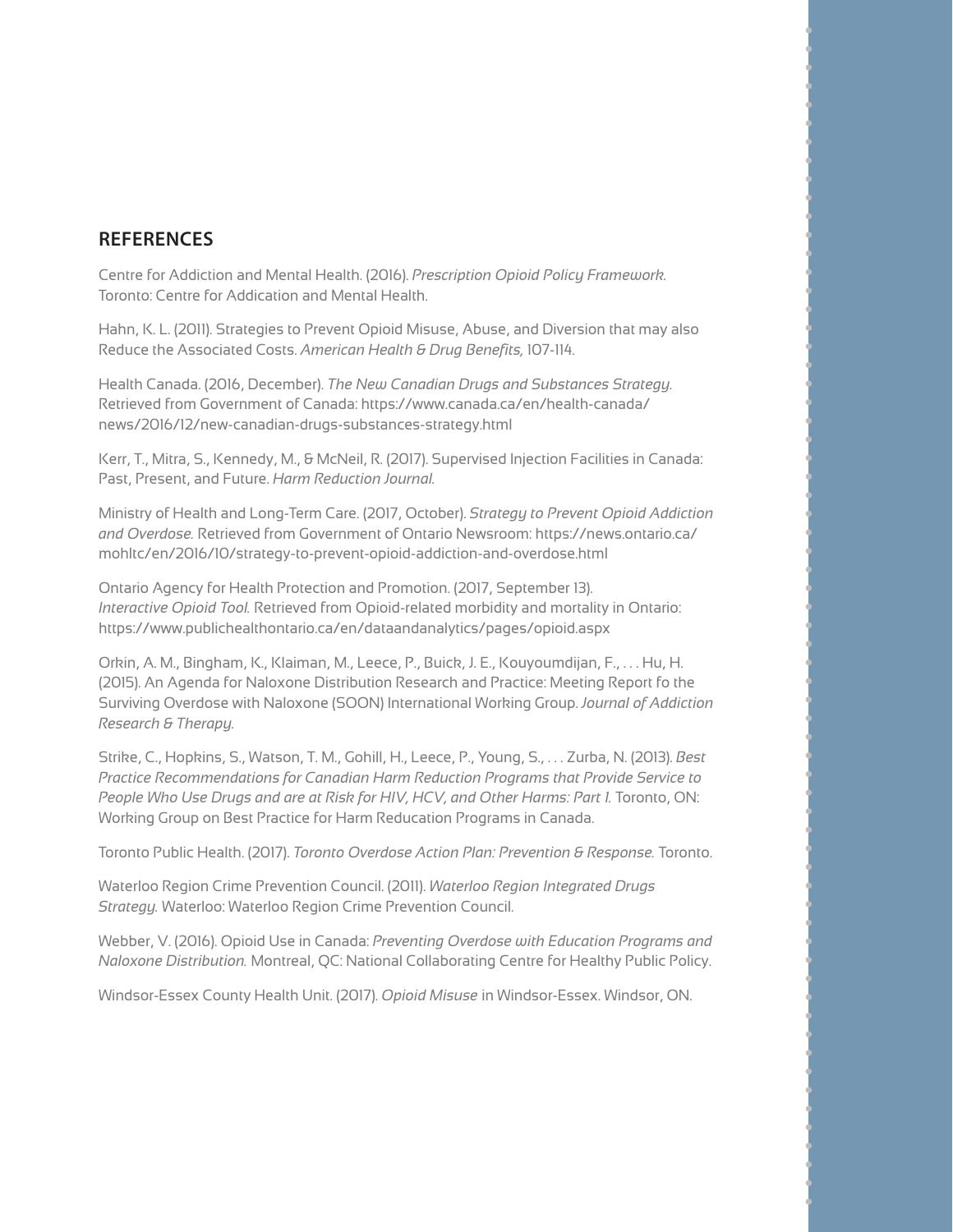|                                                                                                             | PROPOSED<br><b>ACTION</b><br>PLAN<br><b>Windsor-Essex Community</b><br><b>Opioid Strategy</b>            |
|-------------------------------------------------------------------------------------------------------------|----------------------------------------------------------------------------------------------------------|
| Enhance surveillance<br>activities and use<br>of overdose data<br>across sectors<br>$\overline{\mathbf{2}}$ | Increase public<br>awareness through<br>education campaigns                                              |
| Increase provider and<br>3<br>patient education                                                             |                                                                                                          |
| 4                                                                                                           | Improve overdose<br>prevention, education,<br>training, and services                                     |
| Increase access<br>5<br>to Naloxone                                                                         |                                                                                                          |
| 6                                                                                                           | Develop a local harm<br>reduction framework                                                              |
| Increase treatment<br>7<br>options and access<br>to services                                                |                                                                                                          |
| 8                                                                                                           | Collaborate across law<br>enforcement and other first<br>responders to develop a<br>coordinated response |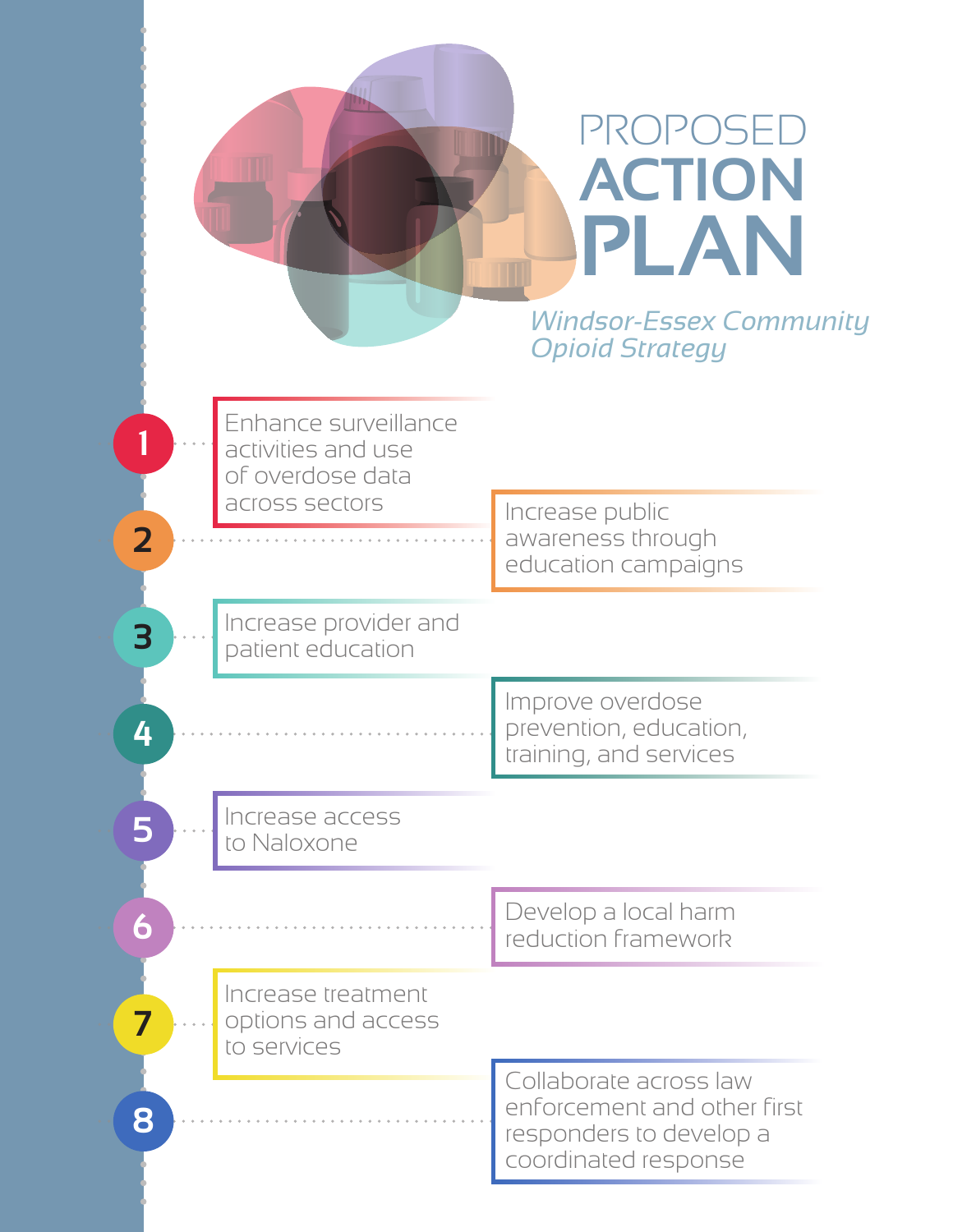

## **PREVENTION AND EDUCATION**

refers to interventions that seek to prevent or delay substance use, and which address root causes of problems. These interventions may involve promoting healthy families, mentoring programs, school and community education, and a number of other approaches to enhance the knowledge and skills of the community related to substance use.

## **HARM REDUCTION**

refers to interventions that seek to reduce the harms associated with substance use. These interventions aim to reduce the spread of communicable diseases, prevent overdose deaths, increase contact with healthcare providers, and reduce consumption of illicit substances in unsafe settings.

## **TREATMENT AND RECOVERY**

refers to interventions that seek to improve the physical and emotional well-being of people who use or have used substances. These interventions may include, counselling, residential programs, and community-based withdrawal programs.

## **ENFORCEMENT AND JUSTICE**

refers to interventions that seek to strengthen community safety by responding to crime and community disorder caused by substance use. Given that police interact frequently with people who use drugs, these interventions aim to increase coordination between law Source: Waterloo Region Crime Prevention Council, 2011) enforcement and health services.